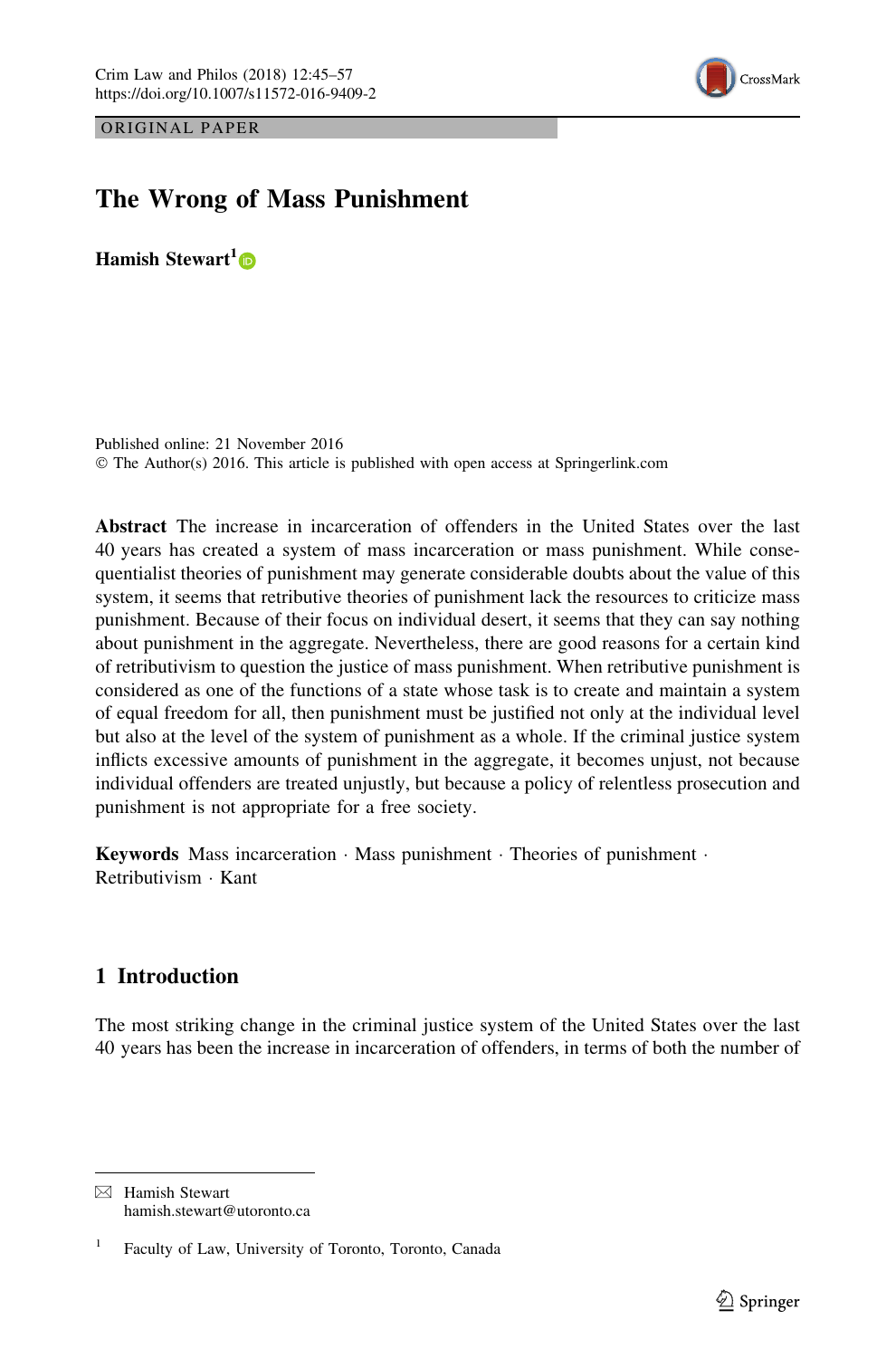people and the proportion of the population imprisoned.<sup>1</sup> There has, over the same time period, also been a substantial increase in the use of other punishments, such as probation and fines. In light of these changes, U.S. criminal justice is aptly described as a system of "mass punishment" or "mass incarceration." While utility-based justifications for punishment can provide reasons to doubt the justice of this system, $\frac{2}{3}$  it seems there is one theory of punishment that lacks the resources to criticize mass punishment: namely, retributivism. If the great majority of people who are punished are indeed guilty of the offences they were convicted of, then each of them got what they deserved, and so it seems that retributivism can say nothing about how many people are punished. And so, it seems, we should either reject retributivism or accept that very high levels of incarceration raise no issue of justice. In this paper, I present a retributivist argument against mass punishment. If retribution is not a way of giving individual persons what they deserve from a moral point of view but one of the functions of a state whose task is to create and maintain a system of equal freedom for all, then mass punishment is objectionable for the same reason that forgoing criminal law entirely would be objectionable: while the state may well need to punish some people in order to maintain a system of equal freedom, a system in which massive numbers of people are punished is not a system of freedom. If the criminal justice system inflicts excessive amounts of punishment in the aggregate, it becomes unjust, not because individual offenders are treated unjustly, but because a policy of relentless prosecution and punishment is unjust in a free society.

# 2 Mass Punishment and Retributivism

#### 2.1 The Phenomenon of Mass Punishment

The facts concerning mass incarceration in the U.S. are familiar and need be only briefly reviewed.<sup>3</sup> In the early 1970s, the incarceration rate in the U.S. was about 0.16%. But at any given moment in 2012, about 0.71% of the population of the U.S. was incarcerated: that amounts to more than 2 million people and is the highest incarceration rate in the world. In Canada, which is in many respects legally and culturally similar to the U.S., the incarceration rate is somewhat over  $0.10\%$ ; in the western European countries, it is generally under 0.10%. Moreover, the risk of incarceration is not evenly distributed across the U.S. population. The incarceration rate is much higher for African-Americans than for whites, and very high indeed for African-American men. In 2010, more than 33% of African-American men between the ages of 20 and 39 without a high-school diploma were incarcerated. Looking at the risk of incarceration over time rather than at a point in time, it has been estimated that an American man born in the late 1970s has a 3.3% chance of

See National Research Council, The Growth of Incarceration in the United States: Causes and Consequences, Jeremy Travis, Bruce Western, and Steve Redburn, eds. (Washington, DC: National Academies Press, 2014).

<sup>&</sup>lt;sup>2</sup> See, for example, Council of Economic Advisors, Economic Perspectives on Incarceration and the Criminal Justice System (2016).

 $3$  The figures quoted in this paragraph are drawn mainly from Travis, Western, and Redburn, The Growth of Incarceration in the United States: Causes and Consequences, Chapter 2, but see also Lauren E. Glaze and Danielle Kaeble, ''Correctional Populations in the United States, 2013,'' U.S. Department of Justice, December 2014, available at <http://www.bjs.gov/content/pub/pdf/cpus13.pdf>; Bruce Western and Christopher Wildeman, "The Black Family and Mass Incarceration," Annals of the American Academy of Political and Social Sciences 621 (2009): 221–242.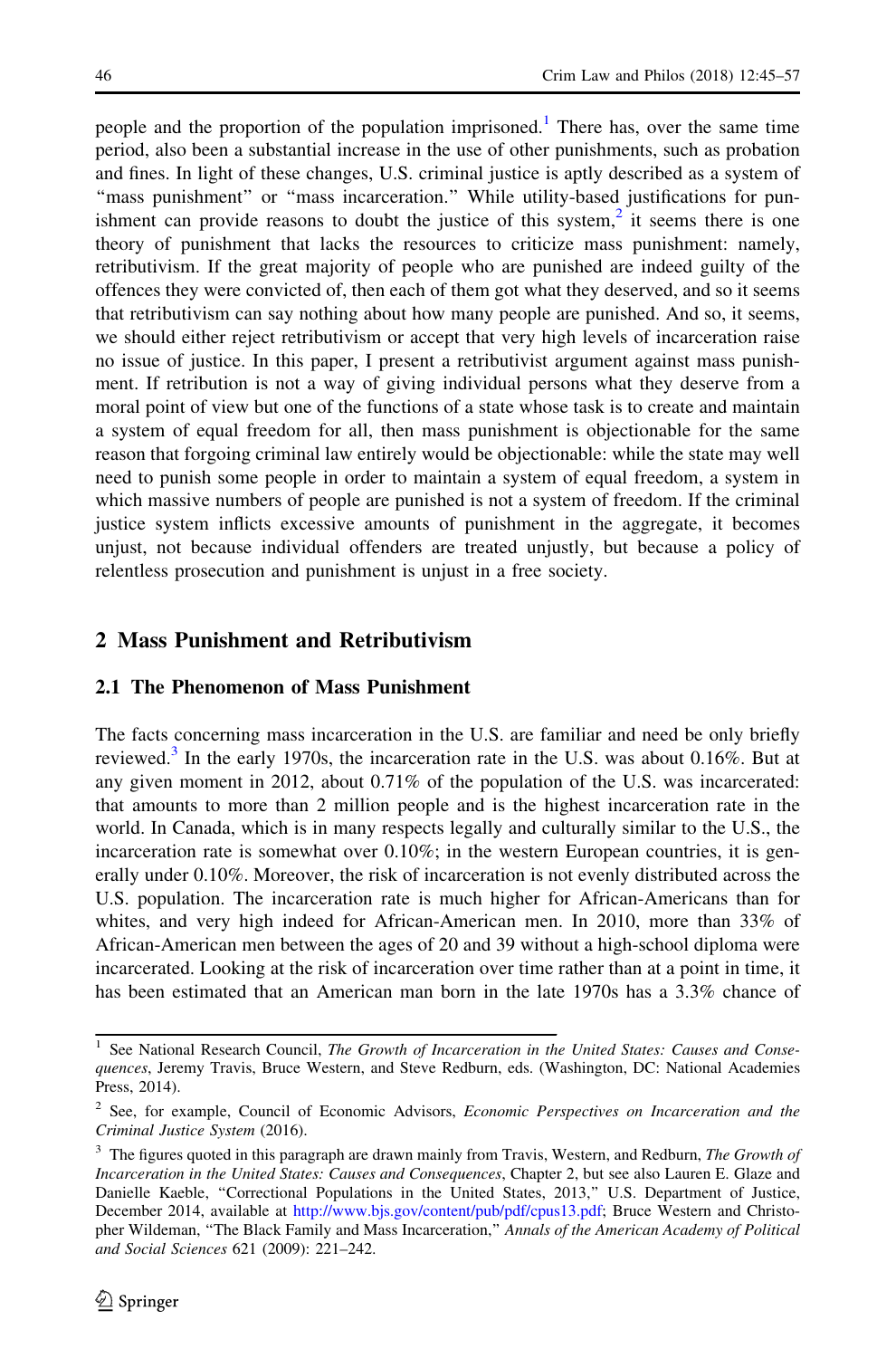being incarcerated at some point during his life; for an African-American man, the chance is around 21%; for an African-American man without a high school diploma, that chance is around  $65\%$ .<sup>4</sup>

Now, the fact that the probability of being punished is so much higher for some groups than for others is a very serious injustice in itself.<sup>5</sup> But, in this paper, I am concerned with the injustice of mass punishment as such. The injustice of incarcerating 33% of a particular population is not merely that that population is punished at a much higher rate than other populations; it is also that such a rate of incarceration would be unjust for any population. It would be no answer to this injustice to ensure that 33% of the rest of the population was also incarcerated. And even if an overall incarceration rate of 1%, together with a rate of other forms of criminal supervision of around 2%, was evenly and fairly distributed across the population, it would be troublingly high. It suggests that one in every hundred citizens is so dangerous or anti-social that he or she must be forcibly separated from the rest of his or her fellow citizens, with all of the implications that has for participation in employment, political activity, and family life; and that two more are so dangerous or anti-social that they must be supervised. And a similar point can be made about other forms of punishment, such as probation and fines. Modest fines are a legitimate way of encouraging compliance with prohibitions and raising revenue. But when a government relies so heavily on fines that its police force and judiciary are tasked with raising revenue by punishing people, the citizens will inevitably see their institutions of criminal justice as arbitrary revenue collectors rather than as enforcers of the law; and this will be so even if every fine imposed actually corresponds to a violation of the law.<sup>6</sup>

#### 2.2 Mass Punishment's Challenge to Retributivism

For the purposes of this paper, I'll take retributivism to be a two-part claim: punishment is inflicted on an offender because he or she deserves punishment for having committed an offence and not because punishing would promote some other independently defined good.<sup>7</sup> Retributivism, whatever else it might do, provides a constraint on when punishment can justly be inflicted, as it prohibits punishing someone for something he or she didn't do or for a reason other than his or her commission of the offence. But this feature of

 $4$  It might be thought that these discrepancies can be explained because some populations (e.g., men) commit more offences than others  $(e.g.,$  women). That is at best only part of the explanation for racial disparities in punishment. The empirical evidence summarized by Travis, Western, and Redburn, The Growth of Incarceration in the United States: Causes and Consequences, pp. 94–103, suggests that racial disparities in offending can explain some, but not all, of the racial disparities in arrest rates for violent offences, but cannot account for disparities in arrest rates for drug offences; moreover, their evidence suggests that, once arrested, African-American defendants are treated more harshly than white defendants throughout the criminal process.

 $5$  On that injustice, see among others Michelle Alexander, The New Jim Crow (New York: The Free Press, 2010).

<sup>&</sup>lt;sup>6</sup> Compare Investigation of the Ferguson Police Department, U.S. Department of Justice, Civil Rights Division (2015), [http://www.justice.gov/sites/default/files/opa/press-releases/attachments/2015/03/04/](http://www.justice.gov/sites/default/files/opa/press-releases/attachments/2015/03/04/ferguson_police_department_report.pdf) [ferguson\\_police\\_department\\_report.pdf,](http://www.justice.gov/sites/default/files/opa/press-releases/attachments/2015/03/04/ferguson_police_department_report.pdf) documenting (among other things) one municipality's heavy reliance on fines. This is not even to mention the rule-of-law problems created by giving the police and the courts a specific fiscal task that properly belongs to other parts of government, or the question of whether the fiscal burden of the state would be borne more fairly by a system of just taxation.

 $^7$  Paraphrasing Immanuel Kant, *The Metaphysics of Morals*, in Immanuel Kant, *Practical Philosophy*, Mary Gregor ed. & trans. (Cambridge: Cambridge University Press, 1996): 353–603, p. 6:331 (all citations to Kant's work will be by volume and page number of the Royal Prussian Academy edition, as they appear in the margins of the Cambridge edition).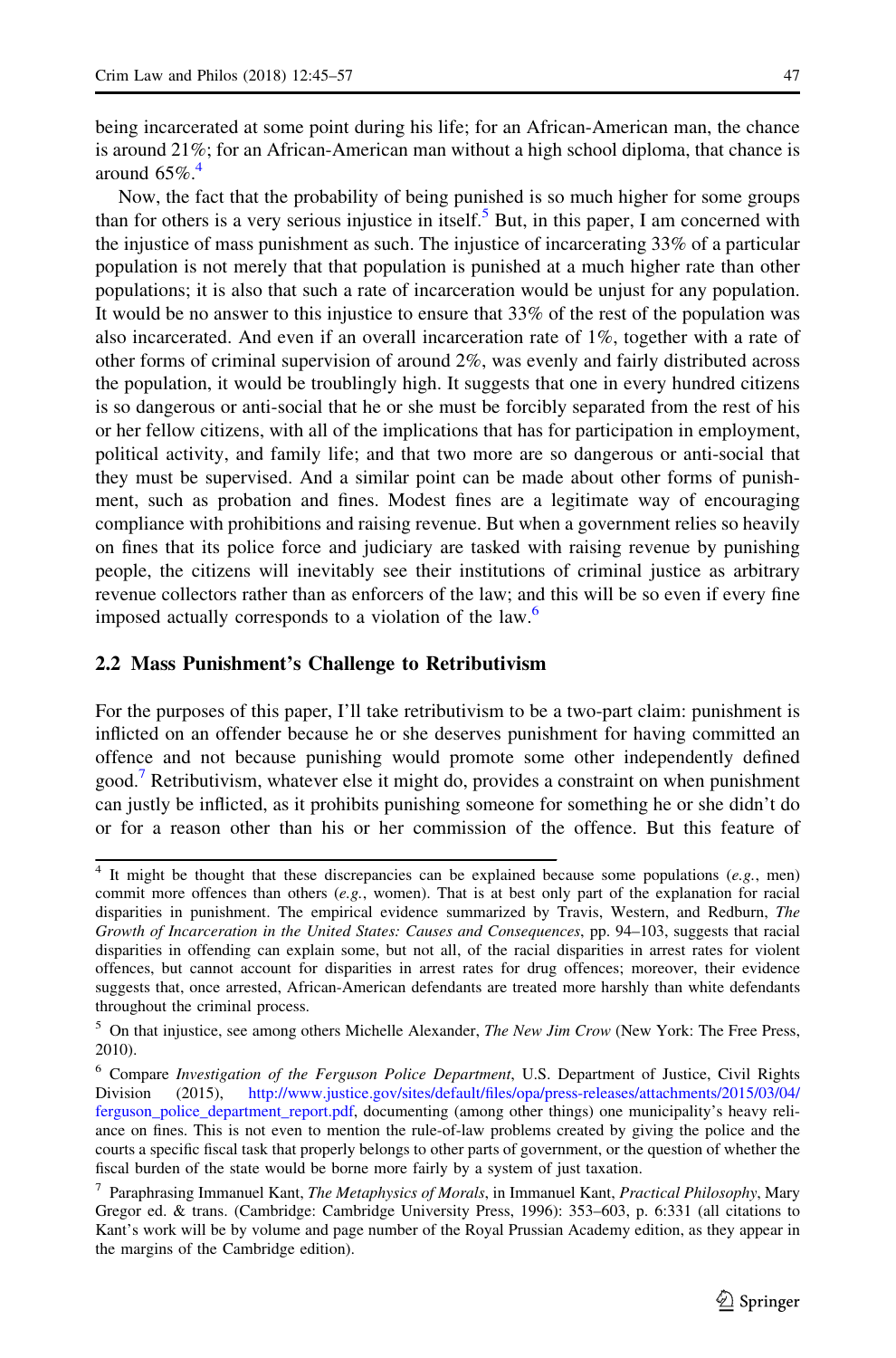retributivism is not much of a constraint on punishment in the aggregate: since retributivists hold that punishment is justified by the individual's commission of the crime rather than by the social costs and benefits of punishing, it seems that retributivists should be indifferent to the amount of justified punishment that is inflicted.<sup>8</sup> Vincent Chiao, for example, argues that a strictly deontological retributivism—a retributivism that ''(a) purports to provide an explanation of when it is permissible to punish those who commit crimes, and … (b) does so in terms that exclude the consideration of the expected costs and benefits of punishment"<sup>9</sup>—can say nothing about mass punishment. So, if you are troubled by the phenomenon of mass punishment—and who would not be?—you shouldn't be a strictly deontological retributivist.

One might try to avoid this claim by adopting a hybrid account of punishment, according to which whatever good is generated by retribution could be traded off against other goods; retribution would then be a necessary but not sufficient condition for punishment. Such an account would not be strictly deontological in Chiao's sense and so not subject to his critique.<sup>10</sup> Indeed, one upshot of his argument might be that anyone concerned about mass punishment, retributivists included, should welcome such hybrids. I will offer a different reaction to the argument that strictly deontological theories of punishment cannot object to mass punishment. When the claim that punishment must be retributive is placed in the context of a political account of the role of punishment, it turns out that mass punishment is troubling for the same reason that failing to punish crime at all would be troubling: neither is consistent with the task of the state in a free society.

## 3 The Wrong of Mass Punishment

#### 3.1 A Juridical-Retributivist Account of Punishment

Juridical retributivism is a family of views about punishment with one common element: punishment is justified as a legal response to a juridical wrong, not as a response to a moral wrong.<sup>11</sup> It is therefore connected to one's views about what constitutes a juridical wrong and so to an account of the nature and purpose of the legal order in general. Suppose that the purpose of the legal order is not to promote any particular good but to solve the problem of how a plurality of free, purposive, and equal persons can interact with each other in a way that preserves their freedom, purposiveness, and equality.<sup>12</sup> Since any one

<sup>&</sup>lt;sup>8</sup> Vincent Chiao, "Mass Incarceration and the Theory of Punishment," Criminal Law and Philosophy (forthcoming 2016); Robert Weisberg, "Reality-challenged Theories of Punishment," Marquette Law Review 95(4) (2012): 1203-1252; Edward Rubin, "Just Say No to Retributivism," Buffalo Criminal Law Review 7 (2003): 17–83. For a suggestion that a dose of retributivism might be part of the cure for the injustice of mass punishment, see Allen W. Wood, ''Punishment, retribution, and the coercive enforcement of right," in Lara Denis, ed., Kant's Metaphysics of Morals: A Critical Guide (Cambridge: Cambridge University Press, 2010): 111–129.

<sup>9</sup> Chiao, ''Mass Incarceration and the Theory of Punishment,'' p. 3.

<sup>&</sup>lt;sup>10</sup> Chiao, "Mass Incarceration and the Theory of Punishment," p. 17.

<sup>&</sup>lt;sup>11</sup> For what might be read, though probably not intended, as a manifesto of juridical retributivism, see Vincent Chiao, "What Is the Criminal Law For?," Law and Philosophy 35(2) (2016): 137–163. For another version of juridical retributivism, see Alan Brudner, Punishment and Freedom (Oxford: Oxford University Press, 2009).

<sup>&</sup>lt;sup>12</sup> This account is based on Kant, Metaphysics of Morals, particularly as interpreted by Arthur Ripstein, Force and Freedom (Cambridge, Mass.: Harvard University Press, 2009). For another interpretation, which does not always agree with Ripstein's, see B. Sharon Byrd and Joachim Hruschka, Kant's Doctrine of Right: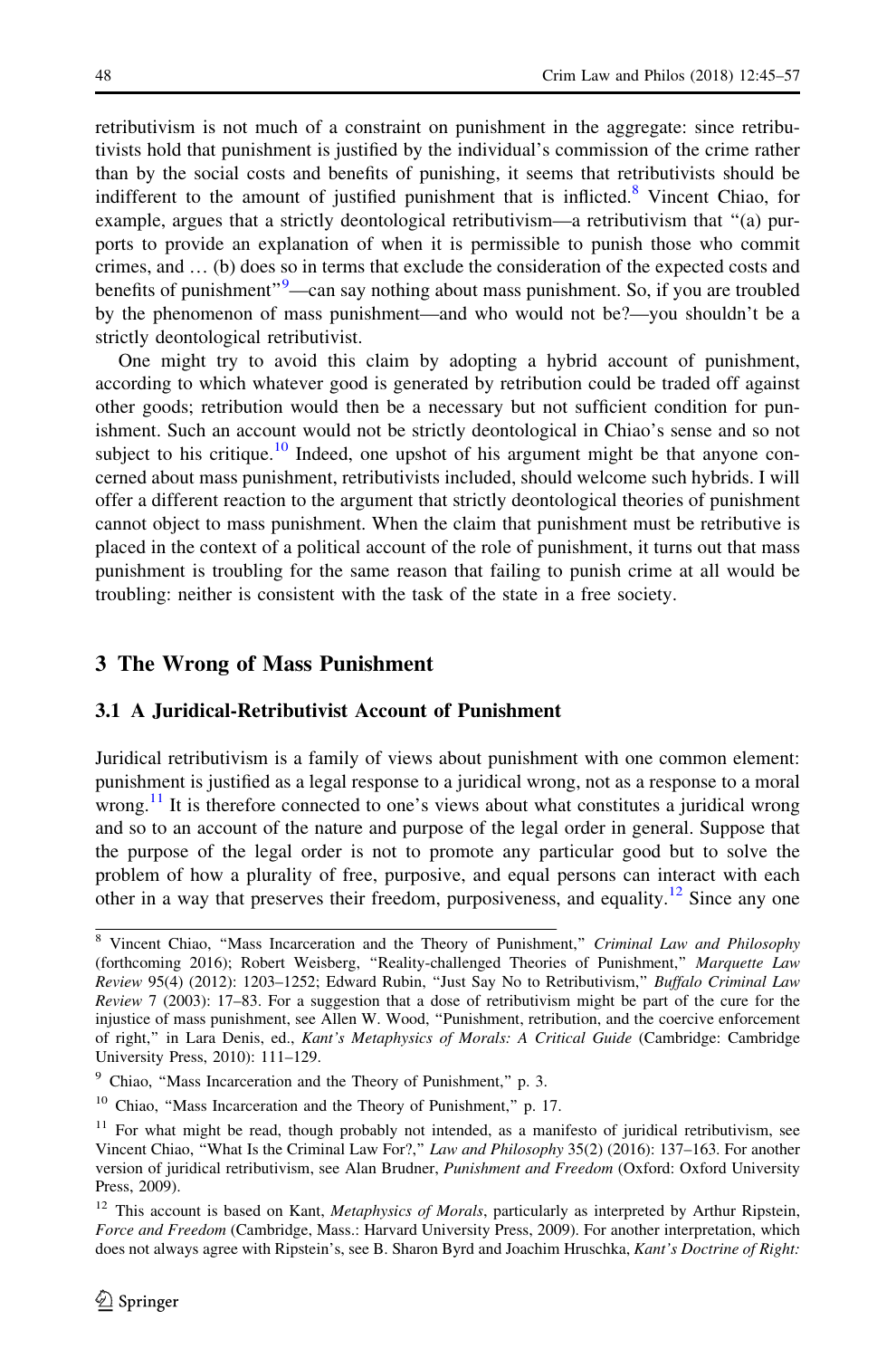person's pursuit of his or her purposes is likely to conflict with someone else's, and since no free person has a right to subordinate another free person to his or her purposes, a multitude of persons requires a structure of entitlements within which each can pursue his or her purposes rightfully, that is, without improperly interfering with others' pursuits of their purposes. If and when such a structure is place, each person can be understood as acting freely in the sense that his or her choices are independent of others' choices. This kind of independence does not mean that each is unaffected by the choices of others; but, by establishing a structure in which the choice of each can be made consistent with the choice of all, it ensures that each is entitled to use the means available to him or her to the extent consistent with the like entitlement of others. As long as each acts within these limits, the choices of each can be understood as subject only to the entitlements of others, not to their choices. The permissions and limits in respect of everyone's use of his or her means must therefore be reciprocal; if not, some would be subject to the choice of another. But since any individual's enforcement of these limits can only appear arbitrary to other individuals, these reciprocal permissions and limits have to be defined and enforced by an agent whose conduct can be understood as having been authorized by all: that is, by the state. The legal order must therefore consist not only of a set of rules that constitutes the reciprocal permissions and limits but also public authorities to enact them, to enforce them, and to decide disputes arising under them. On this view, the task of the legal order is to guarantee "the consistent exercise of the right to freedom by a plurality of persons."<sup>13</sup> It is to take people out of the state of nature, where they are vulnerable to each other's necessarily arbitrary choices, and into a rightful condition, where each can use his or her means consistently with everyone else's use of their means.

If the task of the legal order is to constitute a rightful condition for free and purposive agents, then the point of having rules that function as legal prohibitions on certain kinds of conduct is clear enough, but the point of making the violation of these rules criminally punishable, rather than providing compensatory remedies or encouraging compliance in other ways, is not immediately obvious. If each of us has an entitlement to use our means as we see fit, subject to the limits required by the like entitlement of others, then it follows that each of us will be subject to various prohibitions on interfering with the entitlements of others. But why enforcement might take the form of punishment, rather than, e.g., remediation, is harder to understand. Moreover, in contemporary legal orders, the vast majority of penal law has little or nothing to do with wrongful use of or damage to another private person's means. And one might wonder why punishment, as opposed to other means of encouraging compliance with regulatory law, would be appropriate. These questions are particularly difficult in light of some characteristics typical of strictly deontological retributivism: the claims that liability to punishment depends only on the commission of the crime and that the quantum of punishment is determined by the nature of the crime.<sup>14</sup> This kind of retributivism seems to permit, perhaps even require, punishment where it will

Footnote 12 continued

A Commentary (Cambridge: Cambridge University Press, 2010). Two accounts of the state that are very much in the same tradition but that de-emphasize their Kantian origins are Julius Ebbinghaus, ''The Law of Humanity and the Limits of State Power," Philosophical Quarterly 3 (1953): 14–22, and Jacob Weinrib, ''Authority, justice and public law: A unified theory,'' University of Toronto Law Journal 64(5) (2014): 703–735.

<sup>&</sup>lt;sup>13</sup> Ripstein, Force and Freedom, p. 9; see also Kant, Metaphysics of Morals, pp. 6:232-6:233; Weinrib, ''Authority, justice and public law: A unified theory,'' pp. 707–715.

<sup>&</sup>lt;sup>14</sup> See, for example, Kant, *Metaphysics of Morals*, p. 6:331.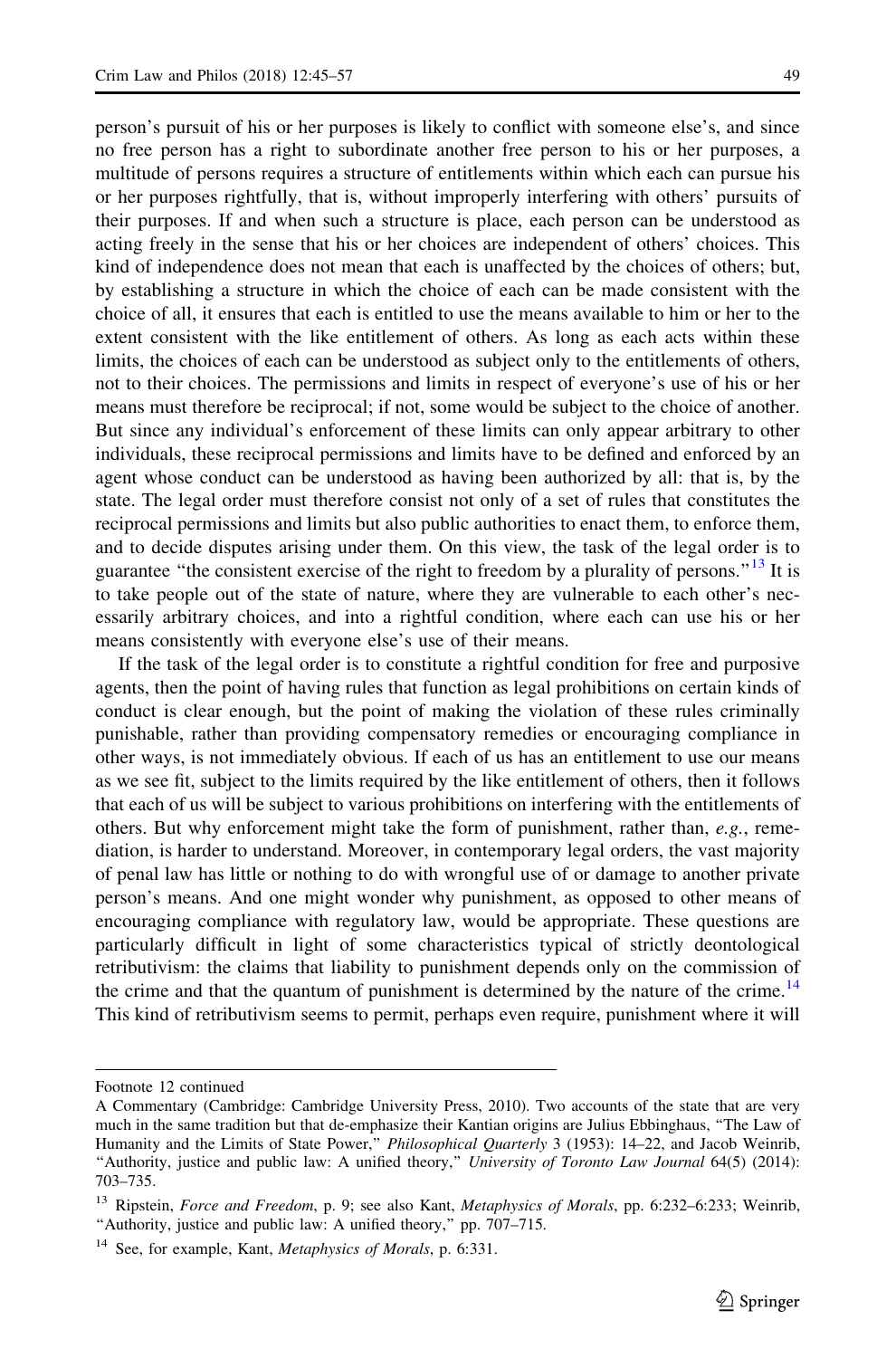neither remedy the private or public wrongs in question nor do anything concrete to promote the protection of rights.

Arthur Ripstein, building on the work of other modern juridical retributivists,<sup>15</sup> deals with these puzzles as follows. He argues that criminal punishment in the rightful condition has both a deterrent and a retributive aspect. In its deterrent aspect, it is a threat to those who would consider pursuing their purposes by committing a juridical wrong; in its retributive aspect, it is a response to the commission of a juridical wrong. Deterrence is the prospect of enforcement in case a penal prohibition is violated; retribution is enforcement made actual in particular cases of wrongdoing. A threatened punishment that was incapable of deterring or that was never imposed following the commission of a crime would not be a way of enforcing the law at all. The threat of punishment is the law's announcement of its superiority over the individual's view about the rights and wrongs of his or her conduct, while the imposition of punishment is the law's response to the criminal's attempt to exempt himself or herself from the demands of public law. Accordingly, "[criminal] punishment is nothing more than the supremacy of the law."<sup>16</sup> Indeed, Ripstein argues that the legal order must punish criminals because its failure to do so allows the criminal to effectively assert the superiority of his or her private ends over the public task of creating and maintaining a rightful condition.<sup>17</sup> He justifies retributive punishment as one of the necessary functions of the state in a rightful condition.

#### 3.2 The Wrong of Mass Punishment

For the purposes of this paper, I accept the juridical retributive idea at the core of Ripstein's account: criminal punishment is imposed only as the law's response to the crime committed by the offender. But this juridical retributivism seems to have a powerful and troubling implication: it suggests, not only that punishment is a permissible response to whatever happens to be defined as a crime, but that punishment is a mandatory response to juridical wrongs of all kinds. I show why this implication seems to follow, but that demonstration will merely be a foil for showing that an unremitting approach to punishment is itself inconsistent with a rightful condition.

To show how mandatory punishment of all juridical wrongs seems to follow from juridical retributivism, consider the following hypothetical situation. Suppose that an otherwise legitimate state interprets the task of creating and maintaining a rightful condition as requiring it to detect, prosecute, and punish all violations of right. If the reason for punishing is to restore the superiority of the law over the individual who seeks to exempt himself or herself from its demands, then there would seem to be a strong case for criminalizing all intentional violations of right, not just those wrongs like theft and assault that are typically considered to be at the core of criminal law, but also intentional breaches of contract, intentional interferences with status relationships, and intentional violations of

<sup>&</sup>lt;sup>15</sup> Notably B. Sharon Byrd, "Kant's Theory of Punishment: Deterrence in Its Threat, Retribution in Its Execution,'' Law and Philosophy 8(2) (1989): 151–200, and Thomas Hill, Respect, Pluralism, and Justice (Oxford: Oxford University Press, 2000), pp. 173–199. For some doubts about whether this line of argument provides the best interpretation of Kant's theory of punishment, see Wood, ''Punishment, retribution, and the coercive enforcement of right.''.

<sup>&</sup>lt;sup>16</sup> Ripstein, *Force and Freedom*, p. 302; compare Malcolm Thorburn, "Criminal Law as Public Law," in R.A. Duff and Stuart Green, eds., Philosophical Foundations of Criminal Law (Oxford, Oxford University Press, 2011), 21–43, p. 41.

<sup>&</sup>lt;sup>17</sup> Ripstein, Force and Freedom, pp. 320-321.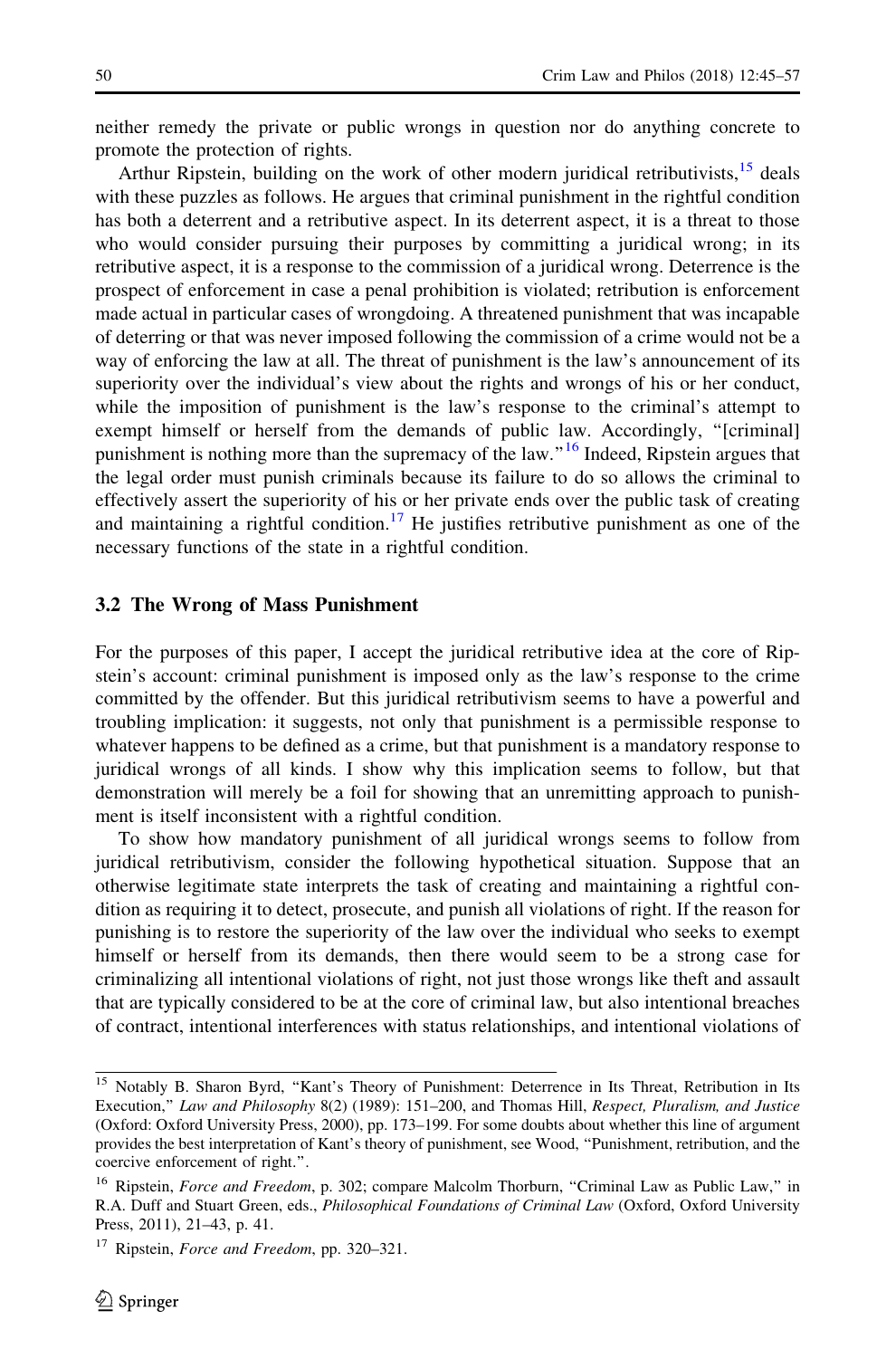any otherwise justifiable regulatory prohibition.<sup>18</sup> The claim of the juridical retributivist is that ''crime is wrongful because of its incompatibility with the form of public lawgiving."<sup>19</sup> But that form is nothing more than the positive law itself, those legal rules and procedures that are the institutionalized versions of the principles of private law, the "'omnilateral public law [that] replaces unilateral private judgment.<sup>"20</sup> The wrong of the criminal ''is to exempt himself from the public legal regulation of conduct and resolution of disputes'' by deciding for himself what is his, rather than determining what is his by looking to the law and the system for resolving particular disputes under the law.<sup>21</sup> Thus, in principle, any intentional violation of right, private or public, is a potential crime because all intentional violations of right have exactly that character: the person who commits them decides for himself or herself what he or she is entitled to rather than remitting that question to the law. So, to maintain the superiority of the law, the state might decide to punish all intentional violations of right.

One might argue that this hypothetical overstates the proper scope of permissible criminalization and prosecution in the rightful condition.<sup>22</sup> This objection has four branches. First, one might think that, apart from its implications for the level of punishment, the project of criminalizing all intentional violations of private right is itself inconsistent with the idea of a system of freedom. Perhaps there is some principled distinction between private wrongs that are appropriately remedied only in private law and those that are also of public concern<sup>23</sup>; if so, the distinction could be deployed as a restraint on criminalization and therefore on mass punishment. But the legal retributivist position that I have presented does not provide such a distinction because it locates the wrong of any intentional violation of right in its deliberate defiance of the legal order.

The second branch of the objection is that regulatory violations should not be treated the same way as true crimes. $^{24}$  If that is right, then one would need an account of how regulatory prohibitions could be enforced without penal sanctions. Perhaps such an account is possible, but I am not aware of one, and it does not figure in the practice of modern states. Moreover, the idea that the purpose of punishment is just to ensure the application of

<sup>&</sup>lt;sup>18</sup> From a Kantian point of view, there is a difference between violations of private right, which he thought could be shown a priori to be wrongful, and violations of public laws, which do not involve any violation of anyone's private right, the wrongfulness of which is therefore contingent on the public reasons for creating the prohibition in question. For my purposes in this paper, all regulatory offences belong in the latter category. Whether this distinction tracks the commonly invoked distinction between ''true crimes'' and public welfare offences is not critical here.

<sup>&</sup>lt;sup>19</sup> Ripstein, Force and Freedom, p. 314.

<sup>20</sup> Ripstein, Force and Freedom, p. 312.

<sup>&</sup>lt;sup>21</sup> Ripstein, Force and Freedom, p. 313.

<sup>&</sup>lt;sup>22</sup> I thank Patrick Macklem and David Dyzenhaus for pressing me on this point. But see Douglas Husak, Overcriminalization (New York: Oxford University Press, 2008), for a discussion of the extent to which the penal law of the U.S. is already like this.

<sup>&</sup>lt;sup>23</sup> Kant, Metaphysics of Morals, pp. 6:331, 6:224; Ripstein, Force and Freedom, p. 313. See also the account of public wrongs developed by Duff and Marshall; though they use a less austere conception of the state than the one I work with here: R.A. Duff and Sandra Marshall, ''Criminalization and Sharing Wrongs,'' Canadian Journal of Law and Jurisprudence 11(1) (1998): 7–22; R.A. Duff and Sandra Marshall, ''Public and Private Wrongs," in James Chalmers et al., eds., Essays in Criminal Law in Honour of Sir Gerald Gordon (Edinburgh: Edinburgh University Press, 2010): 70–85.

 $24$  For some thoughts about this possibility, see Brudner, *Punishment and Freedom*, Chapter 5. An argument for the legitimacy of the regulatory state in Kantian terms is made in Hamish Stewart, ''Kantian Police: The Limits of Consent in Regulatory Law," New Criminal Law Review 17(1) (2014): 1–22, but the argument deals only briefly with the legitimacy of punishment as a means of enforcing the regulatory state's rules.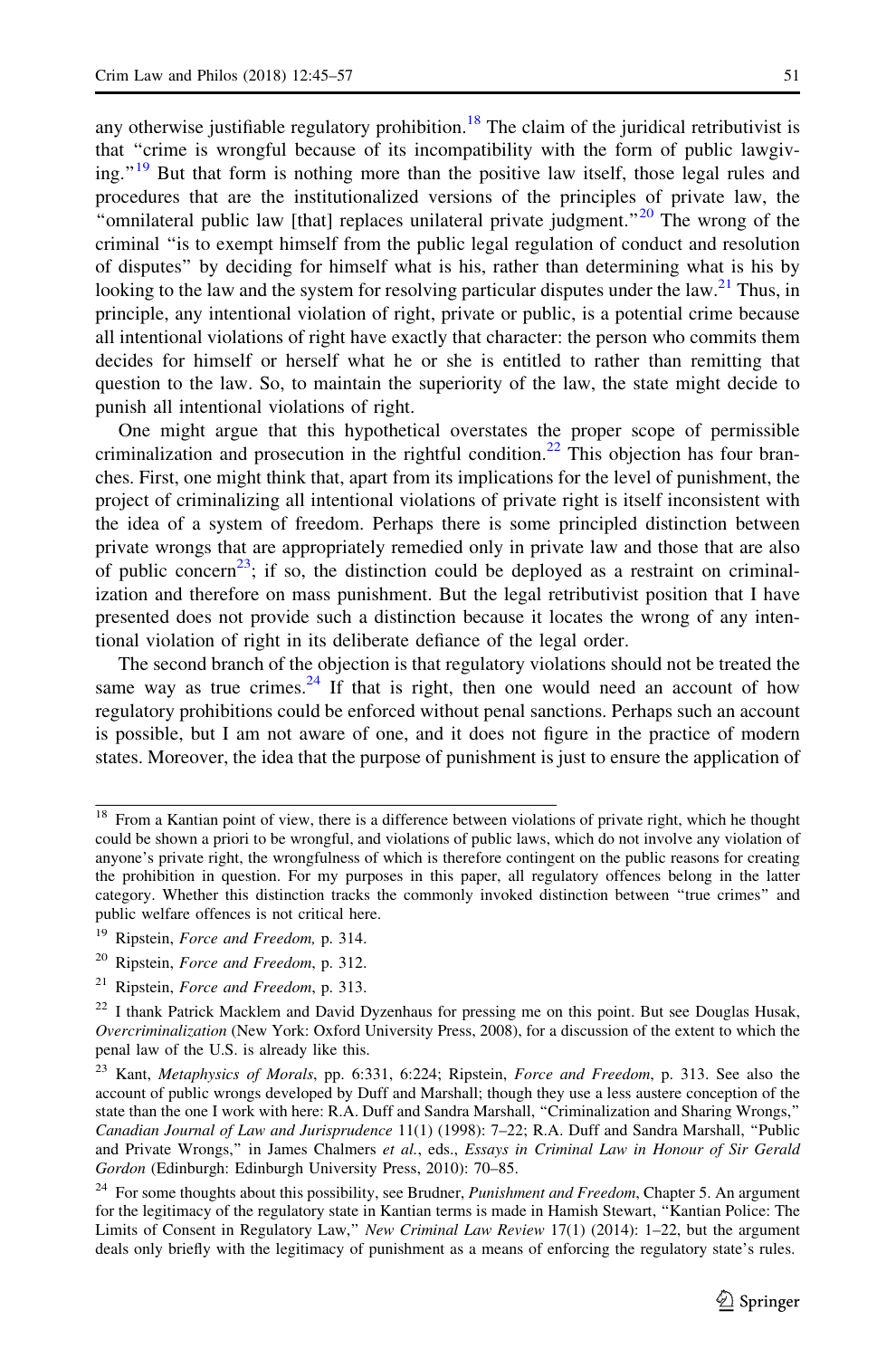the law fits regulatory offences better than any other part of the penal law. Regulatory offences characteristically do not require proof of any identifiable wrong apart from the violation of the rule itself. So, from the point of view of juridical retributivism, the point of the punishment is precisely the law's reasserting itself. Punishing the jaywalker who unlawfully crosses the street when he or she correctly judges that it is perfectly safe to do so can have no purpose other than the law's demonstrating its own superiority over the individual who seeks to substitute his or her own judgment for its.

Third, perhaps the hypothetical overstates the scope of criminalization in general. Surely a system of equal freedom would not criminalize the exercises of basic political and personal freedoms, such as deciding what political views to express, what books to read, what clothes to wear. That is true, but the hypothetical does not depend on the criminalization of such conduct because such conduct is not juridically wrongful. What drives the hypothetical is not the thought that the legislature could criminalize conduct that is not juridically wrongful; it is rather to investigate what would happen if the state chose to criminalize all intentionally committed juridical wrongs, that is, all intentional violations of private right and of otherwise justifiable regulatory law.

Fourth and finally, it might be said that the hypothetical overlooks the possibility of prosecutorial discretion. And so it does. But that is because prosecutorial discretion is inconsistent with the claim that punishment of all juridical wrongs is mandatory. Any account of prosecutorial discretion appropriate to this account of the rightful condition will face the same problem as an account of criminalization: what kind of reasons are acceptable for failing to prosecute and punish juridical wrongs? If the state understands the creation or maintenance of a rightful condition to require it to punish all intentionally juridical committed wrongs, then it must also prosecute all apparent wrongs; otherwise, some of those wrongs would escape punishment.

So, suppose the state decides to pursue a policy of relentlessly criminalizing and punishing all intentional juridical wrongs. There are two steps the state would have to take to implement this policy. First, the state would review the scope of the existing criminal law and ensure that every intentional violation of right was not only remediable in whatever manner was appropriate to the private or public wrong at issue but also criminally punishable.<sup>25</sup> Second, the state would resolutely prosecute every apparent offender for every apparent offence. Assume that the procedural rules of the legal order have been so perfected that most factually guilty offenders are convicted while wrongful convictions are vanishingly unlikely. Assume further that prosecutorial decisions are made fairly, in the sense that the likelihood of prosecution and punishment is distributed equally across the population of actual offenders. Notwithstanding these restraints, one would anticipate that, in such a legal order, there would be a very large number of criminal convictions and a great deal of criminal punishment. Depending on the extent of offending, it could well be a world of mass punishment; applied to the world we live in, it surely would be.

Life in such a legal order would not be a life of freedom. This hypothetical state would be one in which every person would pursue his or her purposes under the ever-present and very real threat of prosecution and punishment. Given the density of penal law in our hypothetical legal order, it is likely that a very high proportion of the population would commit a penal offence every day, thus justifying punishment, not to mention the likelihood that they would *apparently* commit such an offence, thus justifying prosecution

<sup>&</sup>lt;sup>25</sup> In one respect, the penal law of this hypothetical state would be more restrained than that of actually existing states. In most jurisdictions, the prosecution is not required to prove fault, or at any rate not subjective fault, for regulatory offences and sometimes not even for true crimes.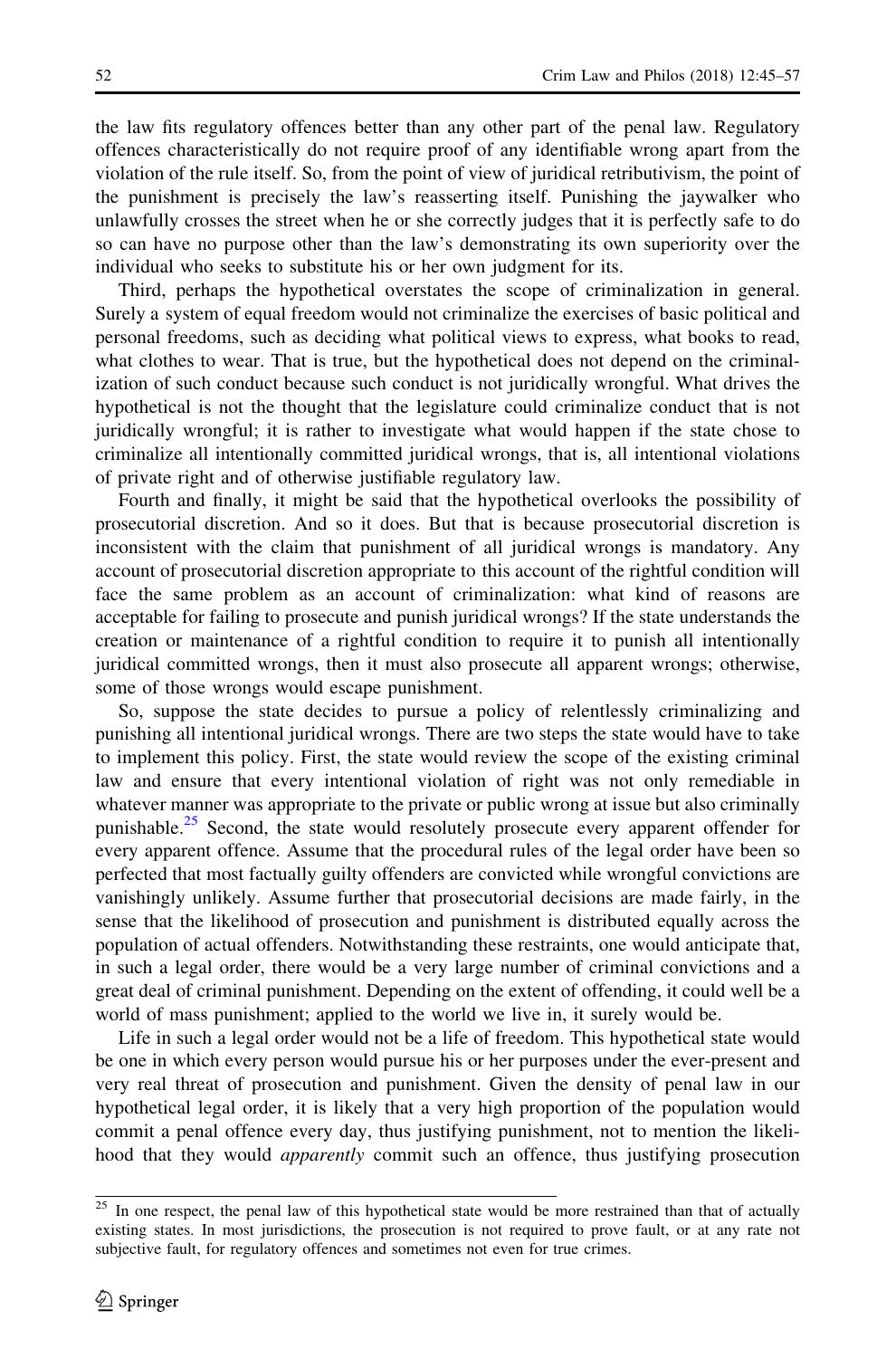(though not punishment). But no-one can live the life of a free and purposive person under the threat of a high likelihood of prosecution and punishment. This is not the life of one who is constrained only by the rules necessary to ensure the mutual consistency of everyone's purposiveness; it is the life of a person constrained by the fear of perpetual interruption of his or her purposiveness. This is not the conduct of a state devoted to securing equal freedom for all; it is the conduct of a state that is obsessed with repeatedly demonstrating its superiority over its own citizens. Resolute criminalization and prosecution of all wrongs—and its inevitable by-product, mass punishment—is itself inconsistent with the task of the rightful condition.

Accepting the claim that mass punishment is inconsistent with the juridical task of the rightful condition requires us to abandon the thought that punishment of juridical wrongs is mandatory. It does not, however, require us to reject the picture of the state based on the idea of equal freedom for all; rather, it shows that punishment is both required and limited by the idea of equal freedom. The threat of punishment —and in some cases, its actuality is justified by its role in maintaining the rightful condition; but too much punishment is inconsistent with a rightful condition.

## 3.3 What Kind of a Wrong is Mass Punishment?

Mass punishment is not a wrong to any particular individual who is punished. The punishment of particular individuals is justified on retributive grounds. But mass punishment is wrong because it is inconsistent with the idea of the rightful condition. The idea that conduct can be wrongful without wronging anyone in particular is familiar enough, but may seem odd in the context of an account of the state based solely on ideas of right: if an action has violated no-one's right, not even the state's, it seems that the actor has committed no juridical wrong, that is, no wrong relating to rights. But this kind of wrong played an important role in Kant's political philosophy, from which the account of the state given above derives. Kant's terminology for this kind of wrong varied: he called it a ''formal wrong'' (as opposed to the ''material wrong'' to the particular victim of the crime), a "wrong in the highest degree," and a "wrong to humanity in general." Three of his examples will illustrate the idea. Kant famously claims that one who lies to a murderer about the whereabouts of the intended victim does no wrong to the murderer but commits "a wrong inflicted upon humanity generally."<sup>26</sup> In discussing the transition from the state of nature to the civil condition, he argues that "human beings do one another no wrong at all when they feud among themselves''; nevertheless, if they prefer to remain in the state of nature, "they do wrong in the highest degree"<sup>27</sup> by choosing to remain in a condition where each can secure what is his or hers only by violence rather than by right. $^{28}$  And he argues that a ruler who exercises clemency in favour of a criminal who has committed a crime against her wrongs no-one—the only person who might be wronged here is the sovereign, who cannot wrong herself—but ''is thereby doing injustice in the highest degree." $^{29}$ 

<sup>&</sup>lt;sup>26</sup> Kant, "On a supposed right to lie from philanthropy," in *Practical Philosophy*: 605–615, p. 8:426. For two recent and illuminating discussions of that essay, see Jacob Weinrib, ''The Juridical Significance of Kant's 'Supposed Right to Lie'" Kantian Review 13(1) (2008): 141-170; Seana Valentine Shiffrin, Speech Matters (Princeton: Princeton University Press, 2015), Chapter 1.

<sup>&</sup>lt;sup>27</sup> Kant, Metaphysics of Morals, p. 6:307.

<sup>28</sup> Ibid., pp. 6:307–308.

<sup>29</sup> Ibid., p. 6:337.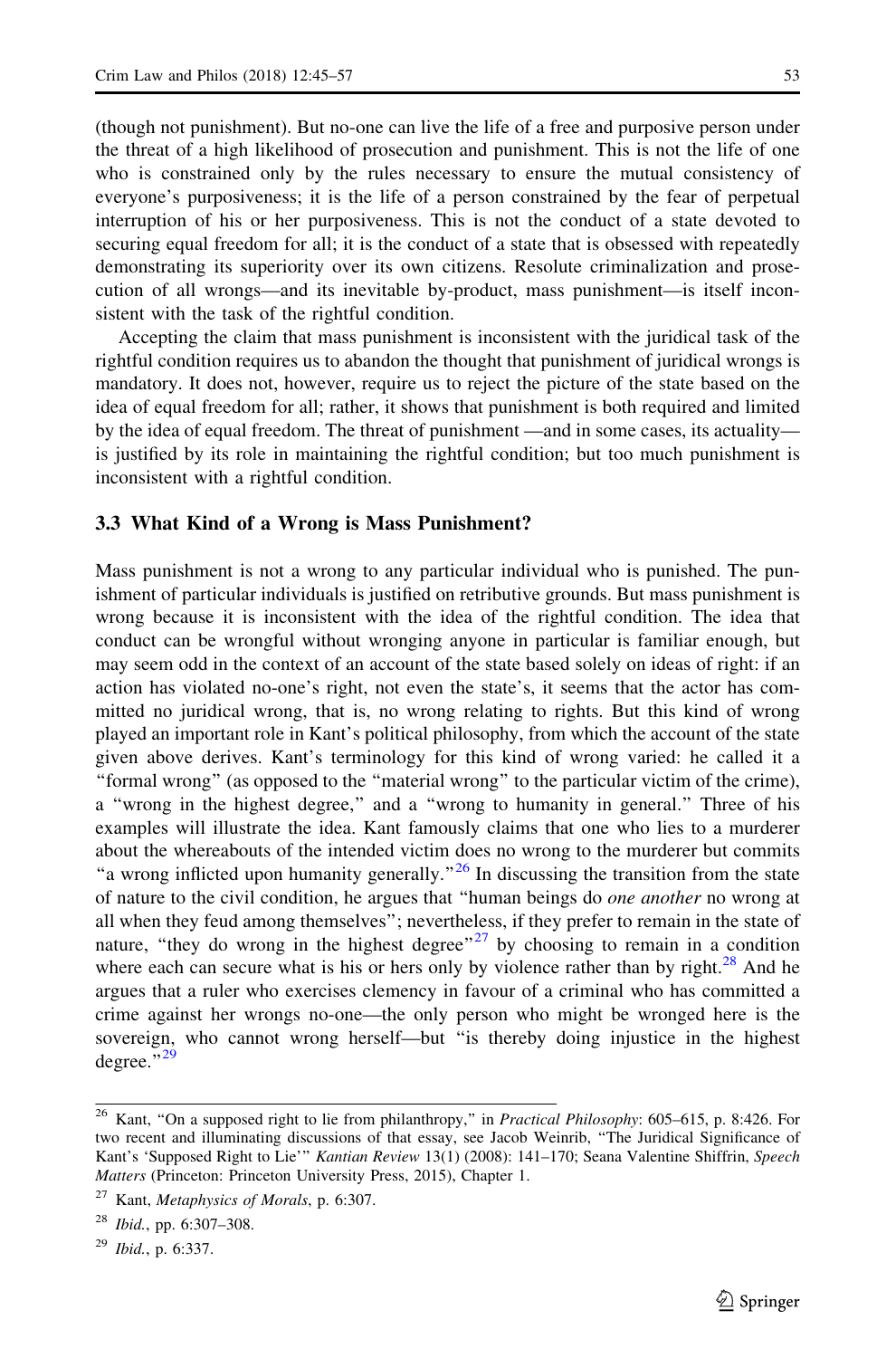These three examples have two features in common. First, in each case, the person who acts does no wrong to any particular person but does a wrong to the rightful condition, in the following sense. The person acts on a maxim which, if universalized, would make a rightful condition impossible: founding rightful relations on falsehoods, refusing to punish offenders, or refusing to enter into a rightful condition in the first place. One is tempted to observe that a well-functioning rightful condition can tolerate a limited amount of this behaviour, just as it can tolerate a certain level of crime: the presence of the occasional Freeman on the Land who actively rejects the state's authority,  $30^{\circ}$  the occasional falsehood, or the occasional act of clemency does not cause the state to collapse. But that is not Kant's point: he identifies the wrong as the inconsistency of the maxim of the action with the possibility of a rightful condition. Second, in each case, the action, though a juridical wrong (a wrong concerning the rights of others) is not itself punishable or amenable to juridical remedy. In the case of persons in the state of nature who refuse to enter into a rightful condition with each other, there is by definition no-one who has the authority to force them into a rightful condition, much less to punish them: the defining feature of the state of nature is precisely the absence of this authority. The ruler who exercises clemency cannot be punished nor can his act of clemency be undone by other institutional actors; one of the features of executive authority, for Kant, is the absence of any other person or institution with the authority to undo its decisions of this kind. $31$  The case of the lie is more complex, but the general picture is the same. Kant does indeed argue that a person who lies to the murderer at the door is juridically responsible for the consequences of the lie, $32$  but he does not suggest that the liar is punishable for the lie itself, and he recognizes other cases where a liar is not juridically responsible for the consequences of a lie.<sup>33</sup>

Acting on a policy of prosecuting and punishing every juridical wrongdoer has the same two characteristics. First, punishing all wrongdoers is not a wrong to anyone in particular. No-one can complain that he or she, in particular, has been wrongly punished; after all, the offender is proved to have committed the offence in question. Second, punishing all wrongdoers is not action that is readily amenable to legal control. It is properly the task of the legislature to define offences, of the police to investigate crime, of prosecutors to prosecute apparent offenders, of courts to sentence offenders, and of the executive to carry out the sentences imposed. None of these state officials does wrong in any particular case in carrying out these functions; moreover, none of them has the authority to direct any of the others in carrying out their functions. It is true that, in common law systems at least, judges can stop individual prosecutions that have become unfair; but it would be extraordinary for a judge to acquit a guilty thief because enough thieves had already been convicted that day or to issue an injunction limiting the number of prosecutions that could be brought because there had been enough prosecutions already.<sup>34</sup> The wrong of mass punishment, like other wrongs to the rightful condition that have no particular victim, is difficult to regulate by law but can be controlled through judicious decision-making about what conduct to criminalize and what offences to prosecute.

<sup>&</sup>lt;sup>30</sup> See Meads v. Meads, 2012 ABQB 571.

<sup>&</sup>lt;sup>31</sup> Kant, Metaphysics of Morals, pp. 6:316-317.

 $32$  Kant, "On a supposed right to lie from philanthropy," p. 8:427.

<sup>&</sup>lt;sup>33</sup> Kant, Metaphysics of Morals, p. 6:238.

 $34$  Brown v. Plata, 131 S.Ct. 1910, 563 U.S.  $\_\_$  (2011), a decision that may help to remedy mass incarceration, was not based on a claim, much less a holding, that mass punishment was wrong as such; rather, it was concerned with the conditions under which prisoners were held.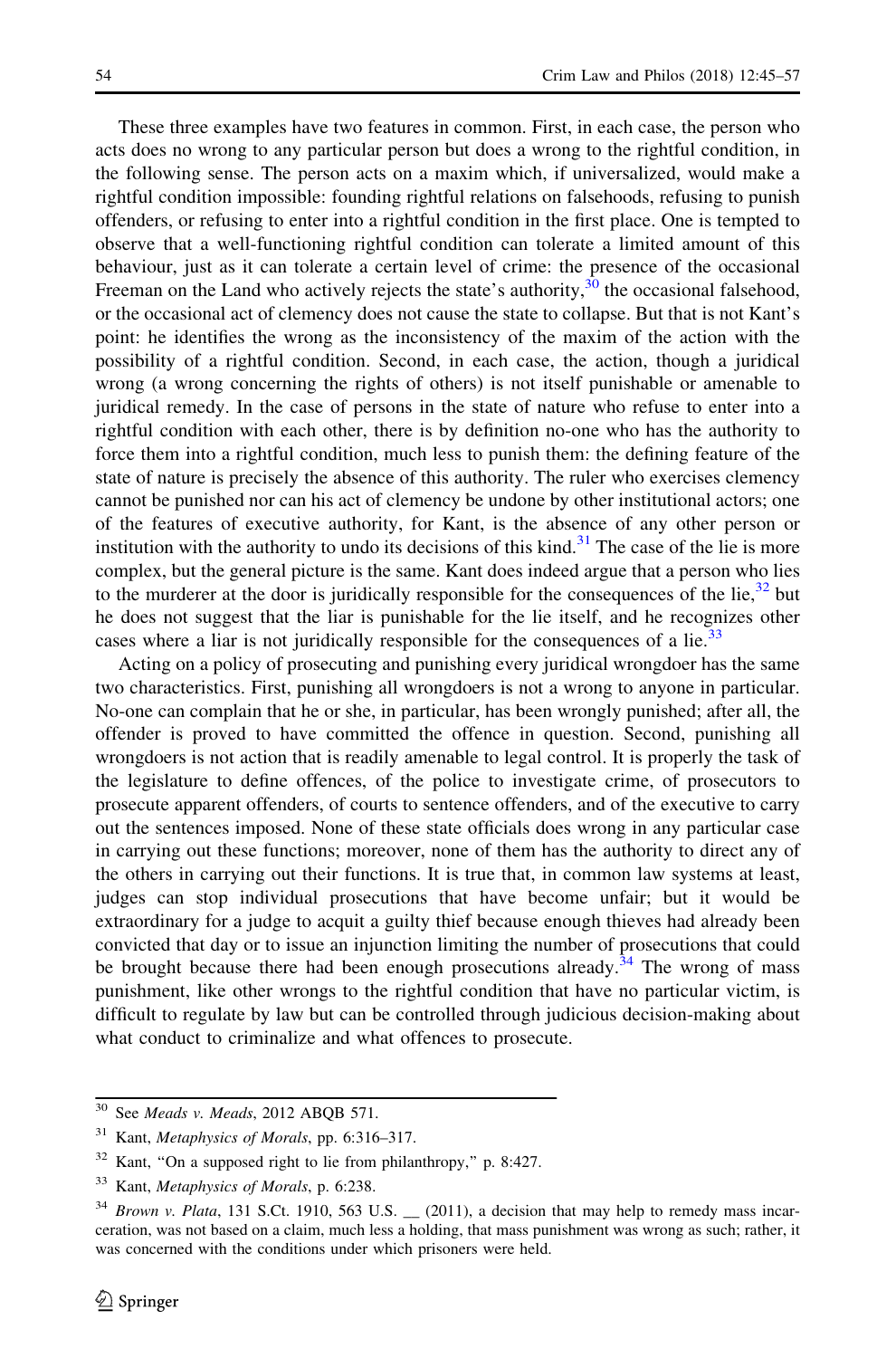#### 3.4 Objections and Remedies

I now turn to some objections that might be made to the claim that mass punishment is unjust. Although those objections must be rejected, they do point to the institutional considerations that can serve to remedy, or better still to avoid, the wrong of mass punishment.

First, perhaps I have too readily assumed that a citizen's behaviour will be unaffected by vigorous enforcement of the penal law. Perhaps it is true that, under current conditions, pedestrians in Paris, Beijing, and New York treat traffic signals as giving mere recommendations rather than as creating legal obligations; but if traffic violations were regularly and rigorously punished, as they are said to be in Singapore, perhaps the law governing pedestrian traffic would be more frequently obeyed. We could have the cake of the rightful condition (compliance with the law) and eat it too (no mass punishment). There is something to this objection, as it is hard to believe that behaviour is entirely unaffected by the extent to which the law is enforced (even if, as the social science evidence indicates, it is not much affected by the severity of punishment). But it is an essentially empirical objection. It does not exclude the possibility that vigorous enforcement may affect the incidence of the activity very little or not at all, as appears to have been the case in the socalled ''war on drugs.'' Thus, it does not exclude the possibility of mass punishment. It does suggest, though, that the decision to punish wrongs, as opposed to using other policy instruments for discouraging and deterring them, should be sensitive to whatever empirical evidence there might be concerning the effectiveness of those instruments. That may sound like an odd conclusion for a retributivist to reach, and for a moral retributivist it would be. But, for a juridical retributivist who is concerned about the effectiveness of right, it is not. As the hypothetical suggests, the idea of punishing to uphold right does not itself limit the conduct that can be justly prosecuted and punished; so, in seeking such limits, the juridical retributivist should be concerned about the effectiveness of criminalization as a way of maintaining a rightful condition.

Second, it might be said that if there is a lot of crime, then of course there will be a lot of prosecution and punishment. To take an extreme example, suppose ''half the population steals a kidney from the other half of the population, and that all of the kidney thieves are promptly captured, prosecuted and imprisoned for a few months."<sup>35</sup> To take a more realistic example, if there is a very high incidence of a serious crime like sexual assault that itself seriously interferes with the freedom of all or of a significant portion of the population, one would hope that the government would vigorously prosecute and punish it. The extreme example does not affect the claims I make here. If it really was the case that half the population was disposed to steal kidneys from the other half, then it is unlikely whether a rightful condition could be maintained at all, in which case no question of state punishment could arise. In the realistic example, the objection has some force: if there is more crime, it is reasonable to expect more prosecution and punishment. But the example speaks to the prosecution of a particular crime, and a very serious one; it does not speak to the prosecution of all imaginable wrongs or even of all wrongs that are currently criminalized. And there is no doubt that legislative caution in deciding what to criminalize is one of the possible remedies for mass punishment. $36$  My claim is not that there is some ideal level of

<sup>&</sup>lt;sup>35</sup> Chiao, "Mass Incarceration and the Theory of Punishment," p. 15; he attributes this example to Kit Wellman.

<sup>36</sup> Compare Byrd and Hruschka, Kant's Doctrine of Right: A Commentary, Chapter 13, suggesting that for Kant the criminalization of wrongs was optional; though they do not address the question of what conduct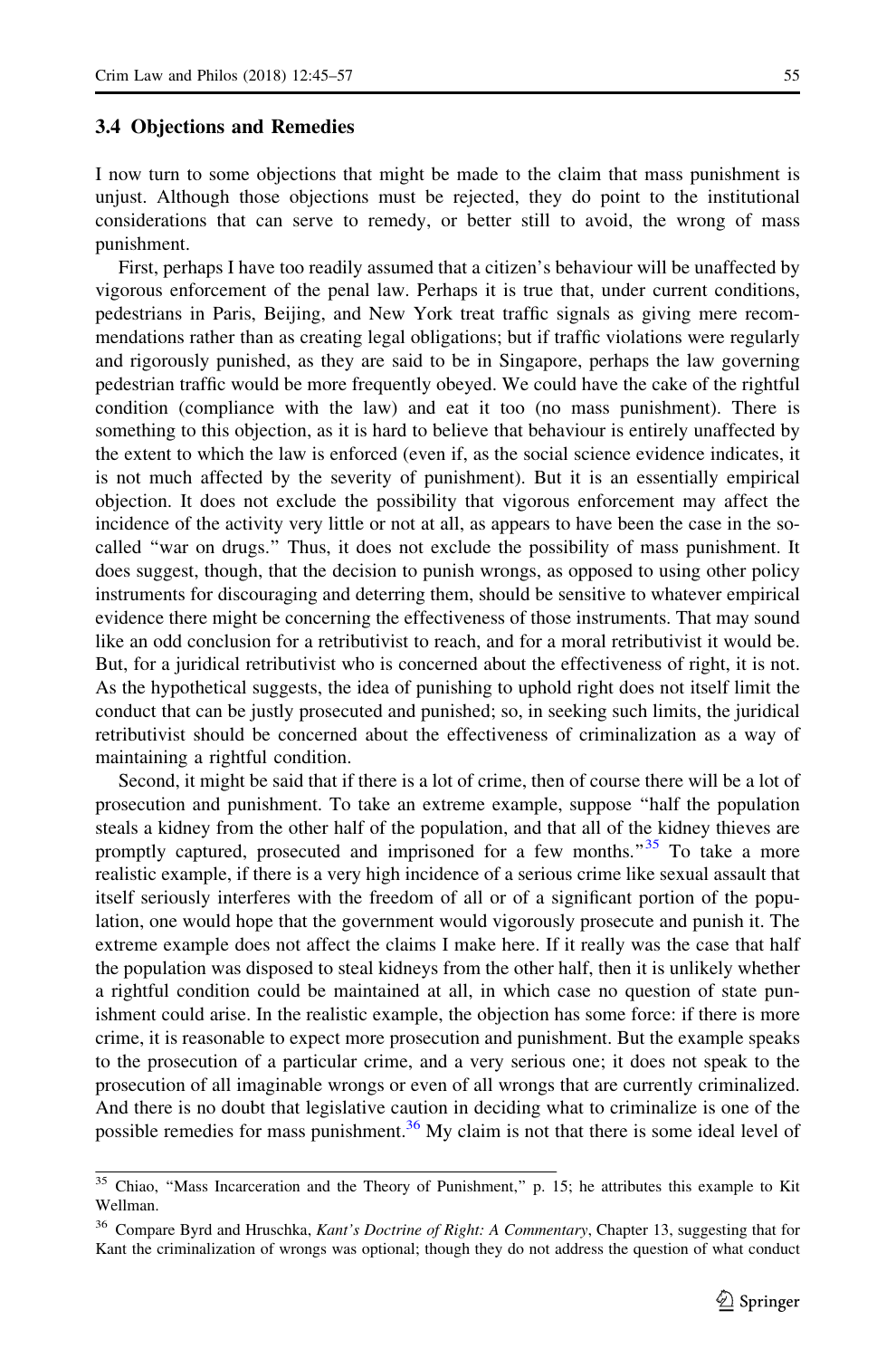punishment that can be determined independently of facts such as the incidence of crime. Nor do I claim that it would be wrong for the state to choose to vigorously prosecute and punish particular crimes. The purpose of the hypothetical is not to show that vigorous prosecution of particular crimes of public concern is wrongful; it is rather to show that a policy of unremittingly prosecuting and punishing all wrongs is inconsistent with the idea of the rightful condition that gives rise to the right to punish in the first place.

Finally, it may be objected that my account is consequentialist: mass punishment is to be deplored because of the bad consequence it brings about: a threat to the rightful condition. This is an objection not to consequentialism as such but to my assertion that I have provided an account of the wrong of mass punishment that a deontological retributivist could accept. Perhaps my account is just another way of abandoning retributivism for a hybrid account of punishment, and so is a suitable response to neither Chiao's critique nor Ripstein's defence of retributivism.

There is a sense in which this objection is correct: the wrong of mass punishment is connected to the state of the world that comes about when the legal order engages in mass punishment. The claim is that a state that punishes excessively, if it is a rightful condition at all, is a less successful exemplar of a rightful condition than a state that punishes moderately, just as a legitimate state that nevertheless enforces some unjust laws is a less successful exemplar of a rightful condition than a state that has no unjust laws at all. A claim of this kind is not consequentialist in the usual sense: it does not judge the value of a decision to criminalize or to prosecute only by its contribution to the achievement of some good. My claim is not that these decisions should depend on an all-things-considered assessment of their likely consequences, but that a policy of resolute prosecution of all possible crimes is wrongful because it is inconsistent with the project of constructing and maintaining a legal order so that it is a rightful condition. And that exercise itself is not a consequentialist one in the usual sense. The good of the legal order is not something that can be maximized or defined independently of the process that constitutes it. And so the wrong of mass punishment is not defined by any particular effect that it is likely to have on the legal order (though that effect is likely to be very bad).<sup>37</sup> Indeed, if mass punishment is the kind of wrong I have described, then both prosecutorial discretion about which (apparent) offenders to prosecute and legislative discretion about which juridical wrongs to criminalize are not just permissible but required. Some rightful conditions are better than others, and one that acts on a policy of unremitting prosecution and punishment is in that respect worse than one that does not. And that is because the practice of mass punishment is itself inconsistent with the idea of a rightful condition. The idea that the state should resolutely punish everyone who has apparently attempted to exempt himself or herself from the demands of the legal order puts the state in the position of using punitive force so regularly against its citizens—routinely depriving them of liberty and property—that it can only appear to those citizens as their enemy rather than as the agent who acts on behalf of all of them to define and preserve their freedom.

Footnote 36 continued

should be criminally punishable. Duff and Marshall, ''Public and Private Wrongs,'' pp. 77–78, propose five methods of ''de- or non-criminalisation,'' which could be very helpful to the legislature in this respect.

<sup>&</sup>lt;sup>37</sup> So I have no quarrel with those who have recounted the deleterious effects of mass punishment. Particularly compelling, from the point of view I adopt here, is the criminogenic effect of mass incarceration: see, for example, the summary of research in Daniel S. Nagin, Francis T. Culen, and Cheryl Lero Johnson, ''Imprisonment and Reoffending,'' Crime and Justice 38 (2009): 115–200.